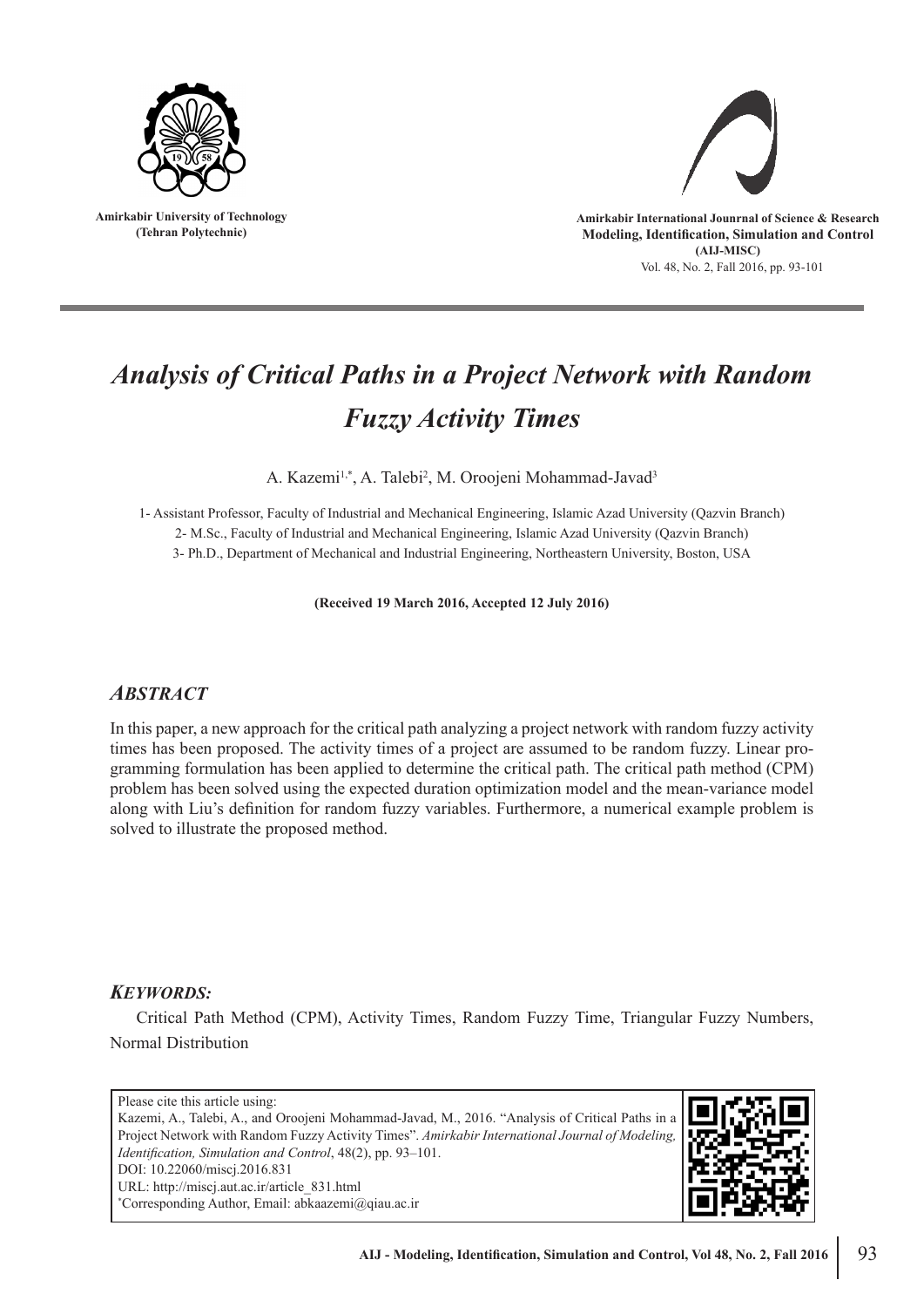## **1- INTRODUCTION**

Completing a project in its scheduled time is a critical issue for project managers. When the activity times are deterministic and known, critical path method (CPM) has been demonstrated to be a useful tool in managing projects in an efficient manner (Chen, 2007; Hillier and Liberman, 2003).

The critical path method calculates the theoretical early start and finish dates for all activities without regard to any resource limitations, by performing a forward and backward pass analysis through the schedule network (PMBOK guide, 2012). The resulting early and late start and finish state the time periods for the activity scheduling, given activity durations, logical relationships, lead, lags, and other known constraints (PMBOK guide, 2012).

In the CPM method, it is essential to have deterministic and known durations. Since activities are often uncertain and variable, these hypotheses are seldom satisfied (Zammori et al., 2009). Malcolm et al. were the first who discussed this issue and presented their method as the program evaluation and review the technique or PERT. They assumed pessimistic, most likely and optimistic times for each activity and applied Beta random variables for the activity durations, in order to handle the skewness of the project activity times (Malcolm et al., 1959; Zammori et al., 2009). In 1963, the MonteCarlo simulation methodology was also employed for the approximation of Activity Critical Indexes in a project (Van Slyke, 1963; Elmaghraby, 2000).

There are several studies which deal with the case in which the activity times in a project are not precisely known and are represented with fuzzy sets, instead of crisp numbers.

In particular, problems related to computing possible values of the latest starting times' intervals and activities' floats with imprecise durations represented by fuzzy or interval numbers. These studies have attracted intensively attentions and many solution methods have been proposed (Chen, 2007).

These studies replaced deterministic time activities with the fuzzy ones and the forward and backward recursions were applied based on the CPM method. However, the backward recursion fails to compute the sets of possible values of the latest starting times and floats of activities (Zielinski, 2005; Chen, 2007).

Moreover, for the same path, different definitions of the fuzzy critical path give different estimations of the degree of criticality. Zielinski developed new polynomial algorithms for determining the intervals of the latest starting times in the general network and computed floats of activities in a network with imprecise durations (Zielinski, 2005; Chen, 2007).

Chanas and Kamburowski (1981) presented a method called Fpert for estimating a project completion time with fuzzy activity duration times in the project. Chanas and Zielinski (2001) suggested an effective new graphical method to compute total float, earliest and latest fuzzy interval times of activities in a fuzzy project network. They found the critical path of a fuzzy project network. Chanas and Zielinski (2002) discussed the complexity of criticality in a network with interval activity times. Chanas and Zielinski (2001) proposed a natural generalization of the criticality concept for project networks with interval and fuzzy time activity and some results are provided. However, as generally known, in deterministic environments, the critical path can be varied as activity times are varied in an interval. Clearly, this is indeed true under different possibility levels in fuzzy environments and it is possible that more than one critical path should be found at a certain possibility level (Chen, 2007).

Therefore, the results of examples reported by Chanas and Zielinski (2001) provided only crisp solutions, and they did not completely conserve all the fuzziness of activity times, thus some useful insights and valuable information might have been lost. Chen (2007) proposed an approach to critical path analysis for a project network with fuzzy numbers activity times in which the membership function of the fuzzy total duration time was constructed. Zammori et al. (2009) proposed an approach for critical path definition and presented an innovative framework that integrated Fuzzy Logic and Multi-Criteria Decision Making (MCDM) techniques. They proposed a method for determining the critical path taking into account not only the expected duration of the tasks but also additional critical parameters. Yakhchali and Ghodsypour (2010) suggested a novel polynomial algorithm to compute possible values of the latest starting times and criticality of activities in a network with imprecise durations. Zareei et al. (2011) proposed a new approach to solve the fuzzy critical path problem using an analysis of events. This paper proposed a similar approach in a random fuzzy environment and employed the LP technique. Sadjadi et al. (2012) suggested the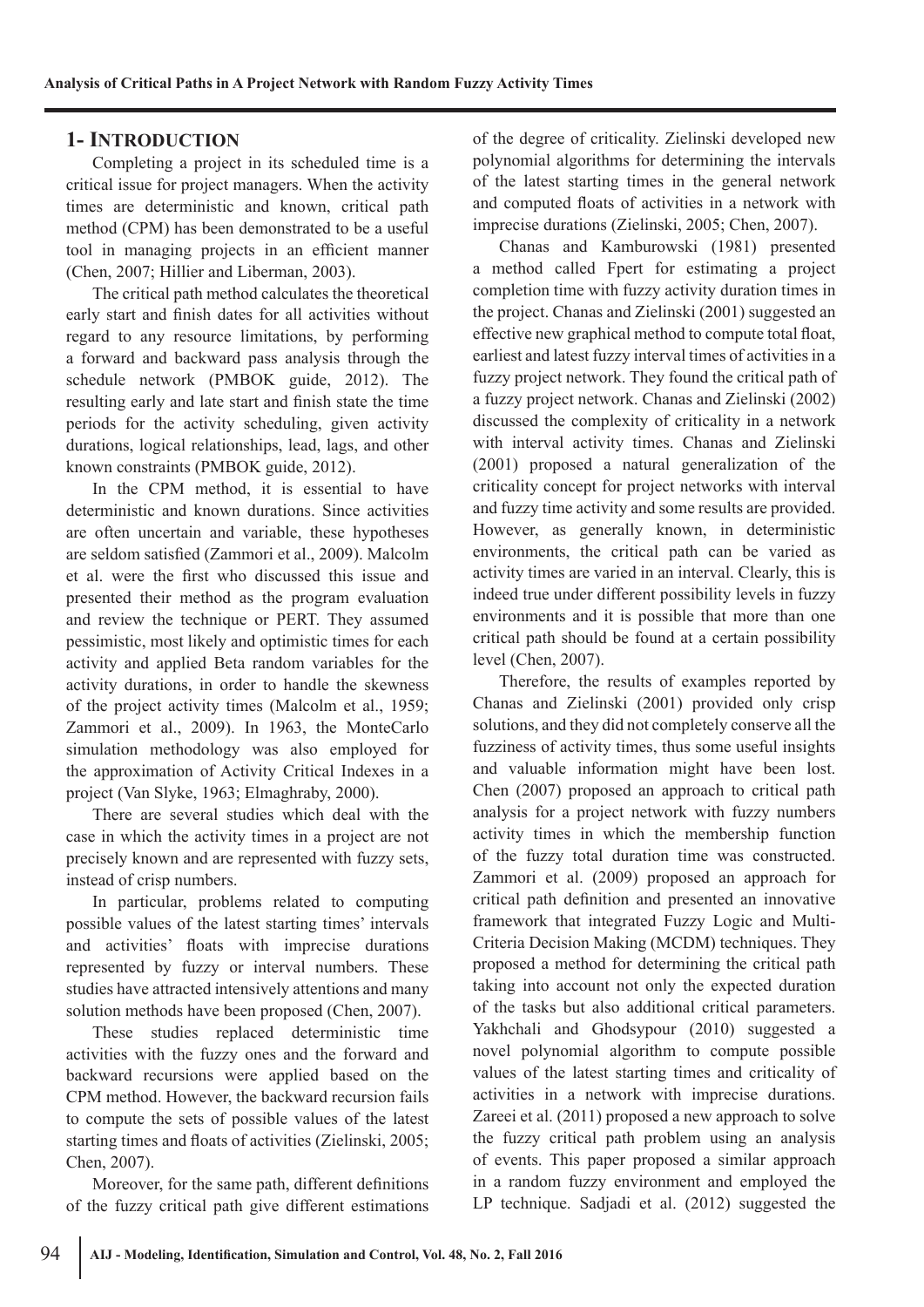project critical path problem in an environment with hybrid uncertainty. They considered that the duration of activities as random fuzzy variables that have probability and fuzzy natures, simultaneously. To solving the problem, they converted the problem into a deterministic model into two stages. Hassanzadeh et al. (2013) proposed a genetic algorithm and a model for solving fuzzy shortest path problems considering a network with mixed and various fuzzy arc lengths. Madhuri et al. (2013) developed a new fuzzy linear programming model to find a fuzzy critical path and the fuzzy completion time of a fuzzy project. They considered trapezoidal fuzzy numbers for all activities in the project network. Kaur and Kumar (2014) suggested a solution method to find the fuzzy optimal solution of fully fuzzy critical path (FFCP) problems with flat fuzzy numbers. Lin et al. (2014) used the chance theory to introduce project scheduling problem with uncertain variables. Ding and Zhu (2015) established two types of models for uncertain project scheduling problems according to different management requirements and solved them by classical optimization methods after transforming them into their crisp forms. Tseng and KO (2016) proposed a scenario-based approach with utilityentropy decision model to measure the uncertainty related to the evolution of a resource-constrained project scheduling problem with uncertain activity durations.

The rest of the paper is organized as follows. Firstly, the definition of random fuzzy variables will be explained. Then, the random fuzzy critical path formulation will be presented and the proposed model for identifying the fuzzy critical path is developed. Since it is difficult to find optimal solutions for nonlinear programming problems, the problem is transformed into a deterministic equivalent nonlinear programming problem. The problem is converted into a parametric quadratic problem using the meanvariance model and the expected duration model. Furthermore, an example with random fuzzy activity times is solved successfully to illustrate the validity of the proposed method. In culmination, future research problems will be discussed.

### **2- RANDOM FUZZY VARIABLE**

In this section, some basic concepts of the random fuzzy theory are stated before modeling random

fuzzy CPM problem. More concepts and important properties of random fuzzy theory can be found in (Liu, 2004).

At first, the concepts of possibility, necessity, and credibility of a fuzzy event are recalled. Let *ε*  be a fuzzy variable with membership function l (Ke and Liu, 2007). Then the possibility, necessity, and credibility of a fuzzy event are defined as follows (Ke and Liu, 2007):

$$
Pos\{\varepsilon \ge r\} = sup_{u \ge r} \mu(u)
$$
 (1)

$$
\text{Nec}\{\varepsilon \ge r\} = 1 - \sup_{u < r} \mu(u) \tag{2}
$$

$$
\text{Cr}\{\varepsilon \ge r\} = \frac{1}{2}\big(\text{Pos}\{\varepsilon \ge r\}\big) + \big(\text{Nec}\{\varepsilon \ge r\}\big) \tag{3}
$$

Note that a fuzzy event may fail even though its possibility achieves 1 and holds even though its necessity is 0. However, the fuzzy event must hold if its credibility is 1 and fails if its credibility is 0 (Ke and Liu, 2007). Based on a credibility measure, the concept of the expected value of a fuzzy variable can be given as follows:

**Definition 1**: Let *ε* be a fuzzy variable. The expected value of  $\varepsilon$  is defined by (Ke and Liu, 2007):

$$
E\left[\varepsilon\right] = \int_{0}^{+\infty} \mathbf{Cr}\{\varepsilon \ge r\} dr - \int_{-\infty}^{0} \mathbf{Cr}\{\varepsilon \le r\} dr \tag{4}
$$

provided that at least one of the above two integrals is finite.

Before stating the concept of a random fuzzy variable, the definition of a possibility space is given. **Definition 2:** Let  $\theta$  be a nonempty set,  $\rho(\theta)$  the power set of  $\theta$  and Pos a possibility measure. Then the triplet  $(\theta, \rho(\theta), \text{pos})$  is called a possibility space (Ke and Liu, 2007).

**Definition 3:** A random fuzzy variable *ε* is a function from the possibility space  $(\theta, \rho(\theta), \text{pos})$  to the set of random variables (Ke and Liu, 2007).

In a project, some activity duration time *ε* may be known as a random variable with normal distribution  $N(\rho,r)$  except that the mean  $\rho$  is unknown. With the knowledge of some experts, *ρ* can be estimated and given as a fuzzy variable and activity duration time *ε* is a random fuzzy variable.

**Definition 4:** Let *ε* be a random fuzzy variable defined on the possibility space  $(\theta, \rho(\theta), \text{pos})$ . Then the expected value of  $\varepsilon$  is defined by: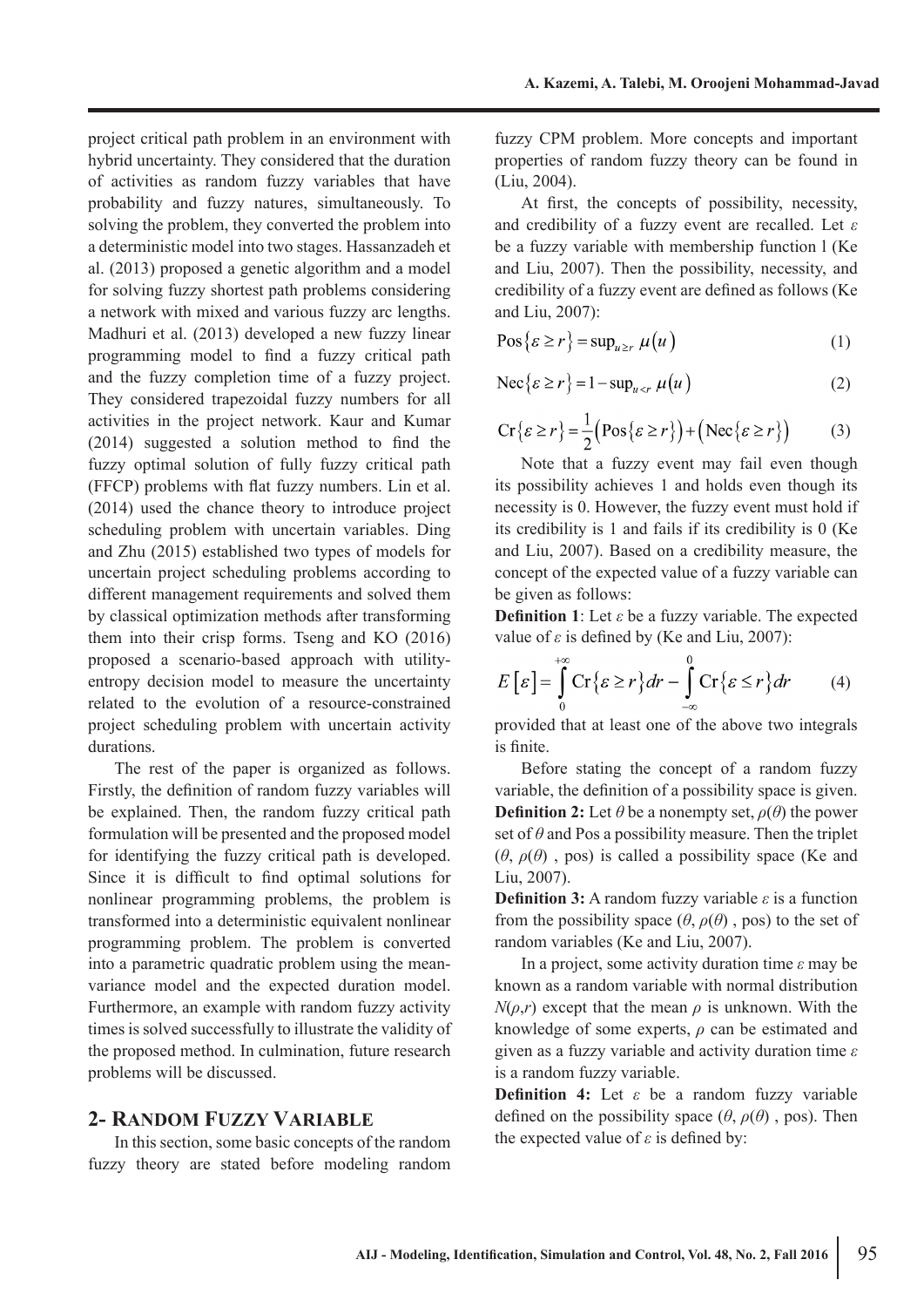$$
E\left[\varepsilon\right] = \int_{0}^{+\infty} \mathrm{Cr}\left\{\theta \in \theta \, \bigg| E\left[\varepsilon(\theta)\right] \ge r\right\} dr
$$
\n
$$
-\int_{-\infty}^{0} \mathrm{Cr}\left\{\theta \in \theta \, \bigg| E\left[\varepsilon(\theta)\right] \le r\right\} \tag{5}
$$

provided that at least one of the above two integrals is finite (Ke and Liu, 2007).

**Definition 5:** Let *ε* be a random fuzzy variable on the possibility space  $(\theta, \rho(\theta), \text{pos})$ , and *B* a Borel set of *R*. Then the chance of random fuzzy event  $\varepsilon \in B$  is a function from  $(0,1]$  to  $[0,1]$ , defined as (Ke and Liu, 2007):

$$
\text{Ch}\{\varepsilon \in B\}(\alpha) = \sup_{\text{Cr}\{A\} \ge \alpha} \inf_{\theta \in A} \text{Pr}\{\varepsilon(\theta) \in B\} \quad (6)
$$

**Definition 6:** Let *ε* be a random fuzzy variable, and *γ*,*δ* ∈ (0,1]. Then (Ke and Liu, 2007):

$$
\varepsilon_{\sup}(\gamma,\delta) = \sup \{r | \text{Ch}[\varepsilon \ge r], (\gamma) \ge \delta \}
$$
  
is called the  $(\gamma,\delta)$  – optimistic value to  $\varepsilon$ , and: (7)

$$
\varepsilon_{\inf}(\gamma,\delta) = \inf \{ r \, | \, \text{Ch}[\varepsilon \le r], (\gamma) \ge \delta \} \tag{8}
$$

is called the (*γ*,*δ*) – pessimistic value to *ε*. With the above concepts, we can model the random fuzzy CPM problems.

## **3- RANDOM FUZZY CRITICAL PATH FORMULATION**

Consider a project network *S*=[*V*,*A*,*t*] consisting of a finite set *V* of nodes (events) and a set *A*⊂*V*×*V* of arcs with crisp activity times, which are determined by a function  $t: A \rightarrow R^+$  and attached to the arcs. Denote  $t_{ij}$  as the time period of activity  $(i,j) \in A$ . The CPM is a network-based method designed to assist in the planning, scheduling, and controlling of the project (Chen, 2007).

$$
D = \max \sum_{i=1}^{n} \sum_{j=1}^{n} t_{ij} x_{ij}, \quad s.t.
$$
  

$$
\sum_{j=1}^{n} x_{1j} = 1, \sum_{j=1}^{n} x_{ij} = \sum_{k=1}^{n} x_{ki}, i = 2,...n-1,
$$
  

$$
\sum_{k=1}^{n} x_{kn} = 1, x_{ij} \ge 0, x_{ij} = 0 \text{ or } 1, (i, j) \in A
$$
  
(9)

Consequently, in a project with random fuzzy activity times, the sum of all  $t_{ij}$  which are the coefficients of the objective function of (9) would make the total duration time *D* random fuzzy. Then by using this aspect, the CPM problem is modified with random fuzzy parameters in the objective function (Chen, 2007).

Therefore, in this study, we deal with the problem (10) which is based on the conventional CPM problem in (9) to maximize the total duration time. In this research, the proposed model is suggested as follows:

$$
\max \sum_{i=1}^{n} \sum_{j=1}^{n} \tilde{Y}_{ij} X_{ij}, \quad s.t. \n\sum_{j=1}^{n} x_{1j} = 1, \sum_{j=1}^{n} x_{ij} = \sum_{k=1}^{n} x_{ki}, i = 2,...n-1, \n\sum_{k=1}^{n} x_{kn} = 1, x_{ij} \ge 0, x_{ij} = 0 \text{ or } 1, (i, j) \in A
$$
\n(10)

where:

 $x_{ij}$ : The decision variable denoting the amount of flow in activity  $(i,j) \in A$ 

 $\overline{T}_{ij}$ : Random fuzzy duration of activity  $(i,j) \in A$ *n*: Number of nodes in the projects network

#### **4- THE PROPOSED APPROACH**

In this study, the random distribution is assumed to be Normal.

$$
\tilde{T} \approx N\left(\tilde{\mu}_{ij}, \sigma_{ij}^2\right)
$$

However, lacking efficient information, an ambiguity for durations is assumed. The probability function of each duration is represented by the following form based on the introduction obtained by (Hasuike et al., 2010):

$$
f_{ij}(z) = \frac{1}{\sqrt{2\pi}\sigma_{ij}} e^{-\frac{\left(z - \tilde{M}_{ij}\right)^2}{2\sigma_{ij}^2}}
$$
(11)  

$$
\mu_{\tilde{M}_{ij}}(t) = \begin{cases} L\left(\frac{m_{ij} - t}{\alpha_{ij}}\right) , & m_{ij} - \alpha_{ij} \le t \le m_{ij} \\ R\left(\frac{t - m_{ij}}{\beta_{ij}}\right) , & m_{ij} \le t \le m_{ij} - \beta_{ij} \\ 0 , & t < m_{ij} - \alpha_{ij}, m_{ij} - \beta_{ij} < t \end{cases}
$$
(12)

 $i = 1, 2, ..., n-1;$   $j = 2, 3, ..., n$ 

where  $L(x)$  and  $R(x)$  both are functions of strictly decreasing and continuous.  $L(0)=R(0)=1$ , *L*(1)=*R*(1)=0 and the parameters  $\alpha_{ij}$  and  $\beta_{ij}$  represent the spreads corresponding to the left and the right sides, respectively. Also, both parameters are positive (Hasuike et al, 2010). When the duration  $\overline{\tilde{T}}_{ij}$  is a random fuzzy variable characterized by  $\mu_{\tilde{M}_{ij}}(t)$ , the membership function of  $T_{ii}$  is expressed as (Hasuike et al., 2010):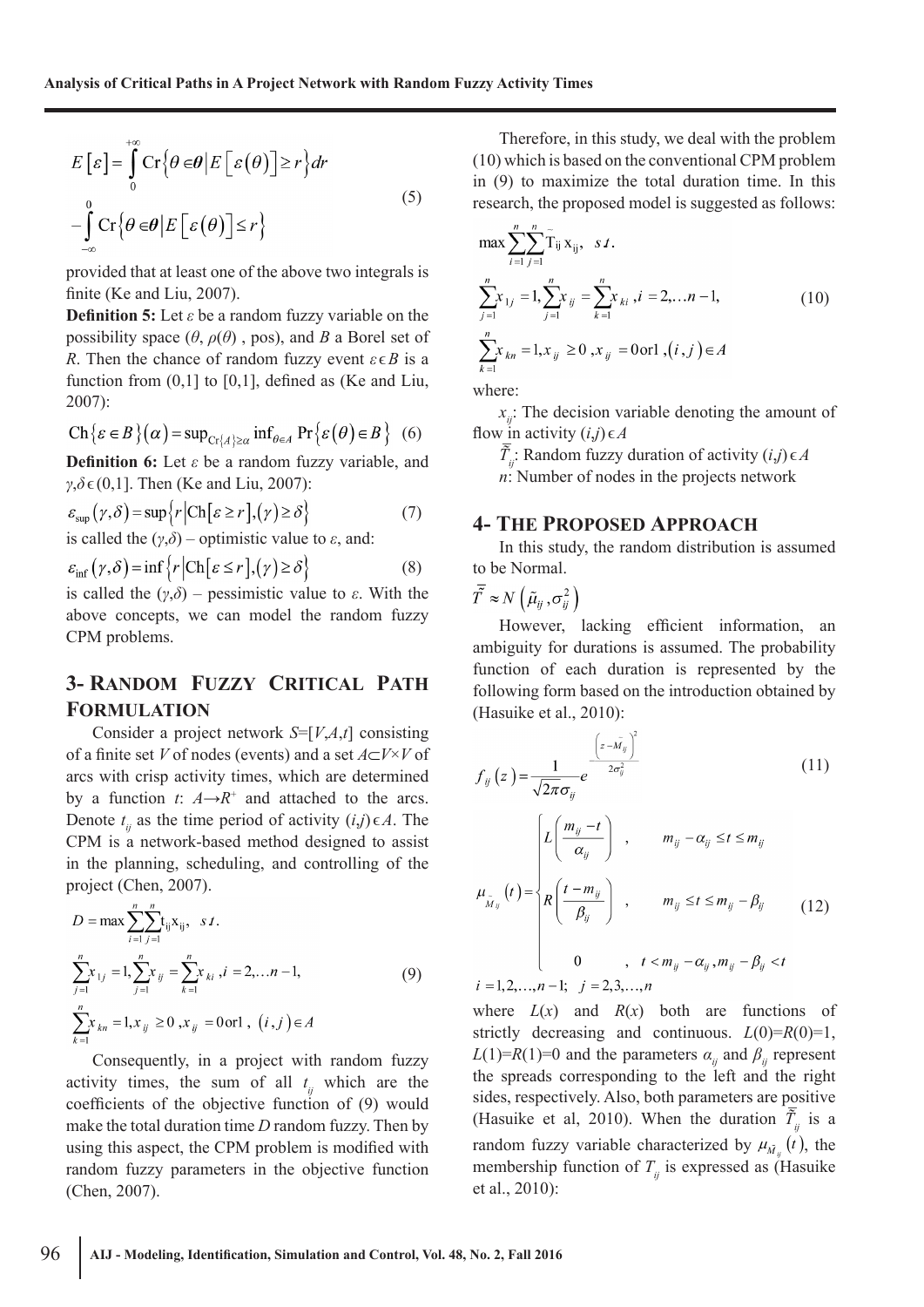$$
\mu_{\widetilde{T}_{ij}}\left(\overline{\tau}_{ij}\right) = \sup_{S_{ij}} \{\min_{\widetilde{\mu}_{ij}}\left(S_{ij}\right) \middle| \overline{\tau}_{ij} \sim N\left(S_{ij}, \sigma_{ij}^{2}\right)\}\n\n\forall_{\overline{\tau}_{ij}} \in \Gamma\n\tag{13}
$$

where *Γ* is a universal set of normal random variable.

Each membership function value  $\mu_{\bar{t}_u}(\bar{t}_y)$  is interpreted as a degree of possibility or compatibility that  $\overline{\tilde{T}}_{ij}$  is equal to  $\tau_{ij}$  (Hasuike et al., 2010). Then, the objective function  $\overline{\tilde{Z}} = \sum_{i=1}^{n} \sum_{j=1}^{n}$  $\sum_{i=1}$   $\sum_{j=1}^{I}$  *ij*  $\sum$  *ij*  $Z = \sum_{i}^{n} Z_{ii} x$  $\overline{\tilde{z}} = \sum_{i=1}$   $\sum_{j=1}$   $\overline{\tilde{T}}_{ij}$   $x_{ij}$  is defined as a random fuzzy variable characterized by the following membership function on the fixed parameters  $x_{ij}$ (Hasuike et al, 2010):

$$
\mu_{z}(\overline{u}) = \sup_{\overline{\tau}} \{ \min_{1 \le j \le n, 1 \le i \le n} \mu_{\overline{\tau}_{ij}}(\overline{\tau}_{ij}) | \overline{u} = \sum_{i=1}^{n} \sum_{j=1}^{n} \overline{\tau}_{ij} x_{ij} \} \quad (14)
$$

where  $\overline{r} = (\tau_1, \tau_2, \dots, \tau_n)$  and *Y* is defined by (Hasuike et al., 2010):

$$
Y = \left\{ \sum_{i=1}^{n} \sum_{j=1}^{n} \overline{\tau}_{ij} x_{ij} \middle| \overline{\tau}_{ij} \in \Gamma, i = 1, \dots, n; j = 1, \dots, n \right\}
$$
(15)

From these two equations, we obtain (Hasuike et al., 2010):

$$
\mu_{\overline{z}}(\overline{u}) = \sup_{\overline{r}} \{ \min_{1 \le j \le n, 1 \le i \le n} \mu_{\overline{T}_y} (\overline{\tau}_y) | \overline{u} = \sum_{i=1}^n \sum_{j=1}^n \overline{\tau}_y x_{ij} \}
$$
  
\n
$$
= \sup_s \{ \min_{1 \le j \le n, 1 \le i \le n} \mu_{\overline{M}_y} (S_{ij}) \Big| \overline{\tau}_y \sim N \left( S_{ij}, \sigma_y^2 \right), \overline{u} = \sum_{i=1}^n \sum_{j=1}^n \overline{\tau}_y x_{ij} \} (16)
$$
  
\n
$$
= \sup_s \{ \min_{1 \le j \le n, 1 \le i \le n} \mu_{\overline{M}_y} (S_{ij}) \Big| \overline{u} \sim N \left( \sum_{i=1}^n \sum_{j=1}^n x_{ij} \sigma_y^2 \right), i \ne j
$$

where  $S = (S_1, \ldots, S_n)$ .

In this model, the problem (10) is not a welldefined problem because of including random fuzzy variable durations. Thus, we need to set a criterion with respect to probability and possibility of future returns for the deterministic optimization (Hasuike et al., 2010). In general, decision cases with respect to CPM Defining problems, a project owner usually focuses on completing the project in the defined time or earlier than that time. Therefore, we propose a single criteria random fuzzy CPM problem introducing the chance constraint, the expected duration maximization model, and the mean-variance model.

$$
\max_{j=1} \tilde{E}(z), \quad s.t.
$$
\n
$$
\sum_{j=1}^{n} x_{1j} = 1, \sum_{j=1}^{n} x_{2j} = \sum_{k=1}^{n} x_{ki}, i = 2,...n-1,
$$
\n
$$
\sum_{k=1}^{n} x_{kn} = 1, x_{ij} \ge 0, x_{ij} = 0 \text{ or } 1, (i, j) \in A
$$
\n(17)

In this problem,  $\tilde{E}(z)$  means an expected duration

derived from the following expression (Hasuike et al., 2010):

$$
\mu_{\widetilde{E}(z)}(\eta) =
$$
\n
$$
\sup_{\widetilde{E}(z)} \{\min_{1 \le j \le n, 1 \le i \le n} \mu_{\widetilde{M}_{ij}}(S_{ij}) \middle| \overline{\gamma}_{ij} \sim N\left(S_{ij}, \sigma_{ij}^{2}\right), \eta = E\left(\sum_{i=1}^{n} \sum_{j=1}^{n} \overline{\gamma}_{ij} x_{ij}\right) \} \tag{18}
$$
\n
$$
= \sup_{s} \{\min_{1 \le j \le n, 1 \le i \le n} \mu_{\widetilde{M}_{ij}}(S_{ij}) \middle| \eta = \sum_{i=1}^{n} \sum_{j=1}^{n} S_{ij} x_{ij}\}
$$

This means that  $\tilde{E}(z)$  is expressed with a fuzzy set. Consequently, problem (17) is a fuzzy optimization problem or critical path definition problem and is solved by using the results of previous studies on fuzzy portfolio selection models carried out by Hasuike et al. (Hasuike et al., 2010). The following mean-variance model is also introduced:

$$
\min \sum_{i=1}^{n} \sum_{j=1}^{n} x_{ij} \sigma_{ij}^{2}, \quad s.t.
$$
\n
$$
\widetilde{E}(z) \leq d_{\alpha}, \sum_{j=1}^{n} x_{1j} = 1, \sum_{j=1}^{n} x_{ij} = \sum_{k=1}^{n} x_{ki}, i = 2, \dots n - 1,
$$
\n
$$
\sum_{k=1}^{n} x_{kn} = 1, x_{ij} \geq 0, x_{ij} = 0 \text{ or } 1, (i, j) \in A
$$

This means  $d_a$  is the fuzzy critical path that is determined by the  $\alpha$  defined by the project owner.  $V(z)$ 

means a variance and  $V(z) = \sum_{i=1} \sum_{j=1} x_{ij} \sigma_{ij}^2$ *n n*  $V(z) = \sum_{i=1}^{z} \sum_{j=1}^{z} x_{ij} \sigma_{ij}^2$  due to excluding random and fuzzy variables in each variance (Hasuike et al., 2010). Therefore, problem (18) is equivalently transformed into the following problem (Hasuike et al., 2010):

$$
D = \max \sum_{i=1}^{18} \sum_{j=2}^{19} \tilde{T}_{ij} x_{ij}, \quad s.t.
$$
  

$$
\sum_{j=1}^{n} x_{ij} = 1, \sum_{j=1}^{n} x_{ij} = \sum_{k=1}^{n} x_{ki}, \sum_{k=1}^{n} x_{kn} = 1,
$$
  

$$
x_{ij} = 0 \text{ or } 1, (i, j) \in A
$$
 (19)

This problem is also a fuzzy CPM problem due to  $E(z)$  involving fuzzy numbers. In this method, the deterministic duration of a project and its variance could be determined according to different values of *α* defined by the project owner.

#### **5- NUMERICAL EXAMPLE**

Now let us consider a project network as shown in Fig. 1. (Liu, 2007)

The activity durations in this project are assumed random fuzzy. The duration times for the activities are presented and denoted by a form of normal distribution  $N(\rho, s)$  where s is a given crisp number and  $\rho$  is a triangular fuzzy number with the membership function given in Table 1.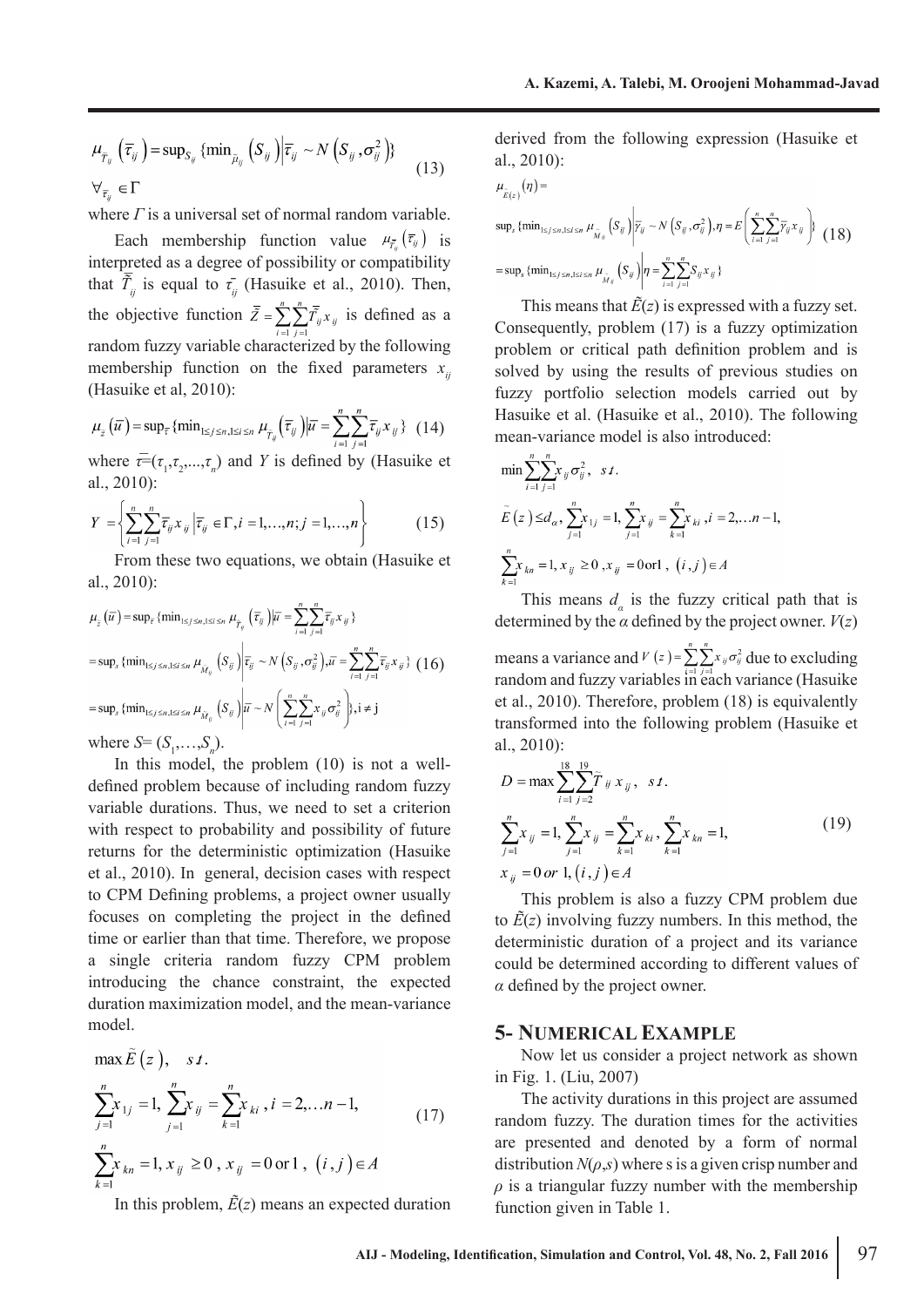

**Fig. 1. A project**

|        | Random fuzzy durations of activities |                    |         | Random fuzzy durations of activities |                    |
|--------|--------------------------------------|--------------------|---------|--------------------------------------|--------------------|
| Arc    | Duration time                        | Membership         | Arc     | Duration time                        | Membership         |
|        | (Distribution)                       | function of $\rho$ |         | (Distribution)                       | function of $\rho$ |
| (1,2)  | $N(\mu,2)$                           | (7,9,12)           | (8,11)  | $N(\mu,1)$                           | (3,6,9)            |
| (1,3)  | $N(\mu,3)$                           | (4,6,9)            | (9,12)  | $N(\mu,2)$                           | (5,7,10)           |
| (1,4)  | $N(\mu,1)$                           | (6,9,11)           | (10,13) | $N(\mu,2)$                           | (6,9,12)           |
| (2,5)  | $N(\mu,2)$                           | (5,7,9)            | 10,14)  | $N(\mu,2)$                           | (7,11,15)          |
| (3,6)  | $N(\mu,1)$                           | (6, 8, 10)         | (10,17) | $N(\mu,1)$                           | (7,10,12)          |
| (3,7)  | $N(\mu,2)$                           | (5,8,11)           | (11,15) | $N(\mu,2)$                           | (5,7,11)           |
| (3,10) | $N(\mu,3)$                           | (8,10,13)          | (12,16) | $N(\mu,2)$                           | (6,11,14)          |
| (4, 8) | $N(\mu,1)$                           | (5,7,10)           | (13,16) | $N(\mu,1)$                           | (4,6,9)            |
| (5,9)  | $N(\mu,2)$                           | (5, 8, 10)         | (14,18) | $N(\mu,2)$                           | (7,10,14)          |
| (6,9)  | $N(\mu,1)$                           | (5,7,9)            | (15,18) | $N(\mu,2)$                           | (6,10,13)          |
| (6,13) | $N(\mu,2)$                           | (5,7,10)           | 16,19)  | $N(\mu,1)$                           | (7,10,13)          |
| (7,11) | $N(\mu,3)$                           | (7,10,13)          | (17,19) | $N(\mu,2)$                           | (4,7,10)           |
| (7,14) | $N(\mu,1)$                           | (9, 12, 15)        | (18,19) | $N(\mu,2)$                           | (7,11,14)          |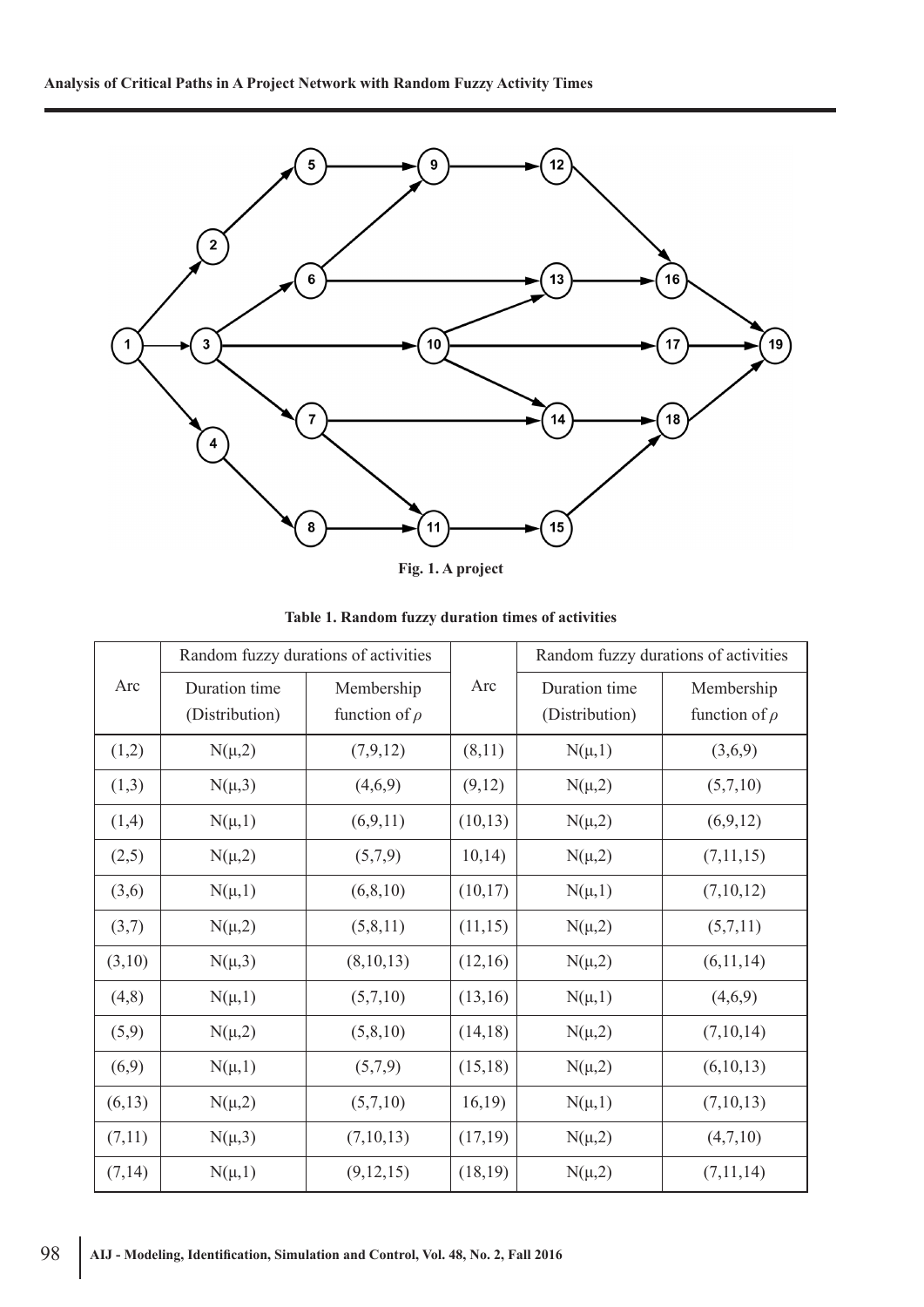$$
D = \max \sum_{i=1}^{18} \sum_{j=2}^{19} \tilde{T}_{ij} x_{ij}, \quad s.t.
$$
  

$$
\sum_{j=1}^{n} x_{ij} = 1, \sum_{j=1}^{n} x_{ij} = \sum_{k=1}^{n} x_{ki}, \sum_{k=1}^{n} x_{kn} = 1,
$$
  

$$
x_{ij} = 0 \text{ or } 1, (i, j) \in A
$$
 (20)

By employing the procedure explained in section 4, we have:

$$
D = \min \sum_{i=1}^{18} \sum_{j=1}^{19} x_{ij} \sigma_{ij}^{2}, \quad s.t.
$$
  

$$
\tilde{E}(z) \leq d_{\infty}, \sum_{j=1}^{n} x_{ij} = 1, \sum_{j=1}^{n} x_{ij} = \sum_{k=1}^{n} x_{ki},
$$
  

$$
\sum_{k=1}^{n} x_{kn} = 1, x_{ij} = 0 \text{ or } 1, (i, j) \in A
$$
 (21)

which  $\vec{E}(z) \leq d_{\alpha}$  is defined by the value of  $\alpha$  defined by the project owner. This LP problem is written as follows:

 $\text{Min } X_{12} + 3X_{13} + 1X_{14} + 2X_{25} + 1X_{36} + 2X_{37} + 3X_{3,10} + 1X_{48} +$  $2X_{59}$ +  $1X_{69}$ +  $2X_{6,13}$ +  $3X_{7,11}$ +  $1X_{7,14}$ +  $1X_{8,11}$ +  $2X_{9,12}$ +  $2X_{10,13}$ +  $2X_{10,14}$ +  $1X_{10,17}$ +  $2X_{11,15}$ +  $2X_{12,16}$ +  $1X_{13,16}$ +  $2X_{14,18}$ +  $2X_{15,18}$ +  $1X_{16,19}$ +  $2X_{17,19}$ +  $2X_{18,19}$ Subject to:  $\tilde{E}(z) \leq d_{\alpha}$ 

$$
X_{12} + X_{13} + X_{14} = 1
$$
\n
$$
X_{12} - X_{25} = 0
$$
\n
$$
X_{13} - X_{36} - X_{3,10} - X_{37} = 0
$$
\n
$$
X_{14} - X_{48} = 0
$$
\n
$$
X_{25} - X_{59} = 0
$$
\n
$$
X_{36} - X_{69} - X_{6,13} = 0
$$
\n
$$
X_{37} - X_{7,11} - X_{7,14} = 0
$$
\n
$$
X_{37} - X_{7,11} - X_{7,14} = 0
$$
\n
$$
X_{39} + X_{69} - X_{9,12} = 0
$$
\n
$$
X_{3,10} - X_{10,13} - X_{10,14} - X_{10,17} = 0
$$
\n
$$
X_{7,11} + X_{8,11} - X_{11,15} = 0
$$
\n
$$
X_{6,13} + X_{10,13} - X_{13,16} = 0
$$
\n
$$
X_{7,14} + X_{10,14} - X_{14,18} = 0
$$
\n
$$
X_{11,15} - X_{15,18} = 0
$$
\n
$$
X_{11,15} - X_{15,18} = 0
$$
\n
$$
X_{12,16} + X_{13,16} - X_{16,19} = 0
$$
\n
$$
X_{14,18} + X_{15,18} - X_{18,19} = 0
$$
\n
$$
X_{14,18} + X_{15,18} - X_{18,19} = 0
$$
\n
$$
X_{16,19} + X_{17,19} + X_{18,19} = 1
$$
\n
$$
X_{ij} = 0
$$
 or 1,  $(i, j) \in A$ 

By applying LINDO 6.1 software to solving this problem, the random fuzzy critical path {1–3–6–13–  $16-19$ } with a fuzzy duration equal to  $(26, 37, 51)$  and a variance equal to 8.0 is defined. Rfcpa~ $N(\mu, 8)$ ,  $\mu$ =(26,37,51).

#### **6- CONCLUSION**

In this study, by assuming the activity times as random fuzzy variables, a linear programming formulation has been applied and the critical path of the project has been determined by employing variable changes and the mean-variance model. Then, using a standard computer software, the model has been solved. Also, an example in a random fuzzy environment has been presented and solved. The results reveal the fact that by reducing the variance of the variables in the random fuzzy environment, the solution would be closer to the fuzzy critical path, but the reverse of this result is not essentially true. The proposed model also shows some similarities to the PERT method.

Future works could be carried out by determining the critical path of a project in probabilistic fuzzy or fuzzy random environments. The method proposed by Chanas and Zielinski in 2011 could be developed in a project with random fuzzy variables. Metaheuristic methods may be applied for projects with high numbers of activities, as the proposed method in this research would result in a complicated network with an NP-Hard solving method.

#### **REFERENCES**

[1] Chanas, S.; Dubois, D. and Zielin´-Ski, P.; "On the Sure Criticality of Tasks in Activity Networks with Imprecise Durations," *IEEE Transactions on Systems, Man and Cybernetics–Part B: Cybernetics*, Vol. 4, No. 32, pp. 393–407, 2002.

[2] Chanas, S. and Zielin´-Ski, P.; "Critical Path Analysis in the Network with Fuzzy Activity Times," *Fuzzy Sets and Systems*, Vol. 122, No. 2, pp. 195–204, 2001.

[3] Chanas, S. and Zielin´-Ski, P.; "The Computational Complexity of the Criticality Problems in a Network with Interval Activity Times," *European Journal of Operational Research*, Vol. 136, No. 2, pp. 541–550, 2002.

[4] Chanas, S. and Zielin´-Ski, P.; "On the Hardness of Evaluating Criticality of Activities in a Planar Network with Duration Intervals," *Operations Research Letters*, Vol. 31, No. 1, pp. 53–59, 2003.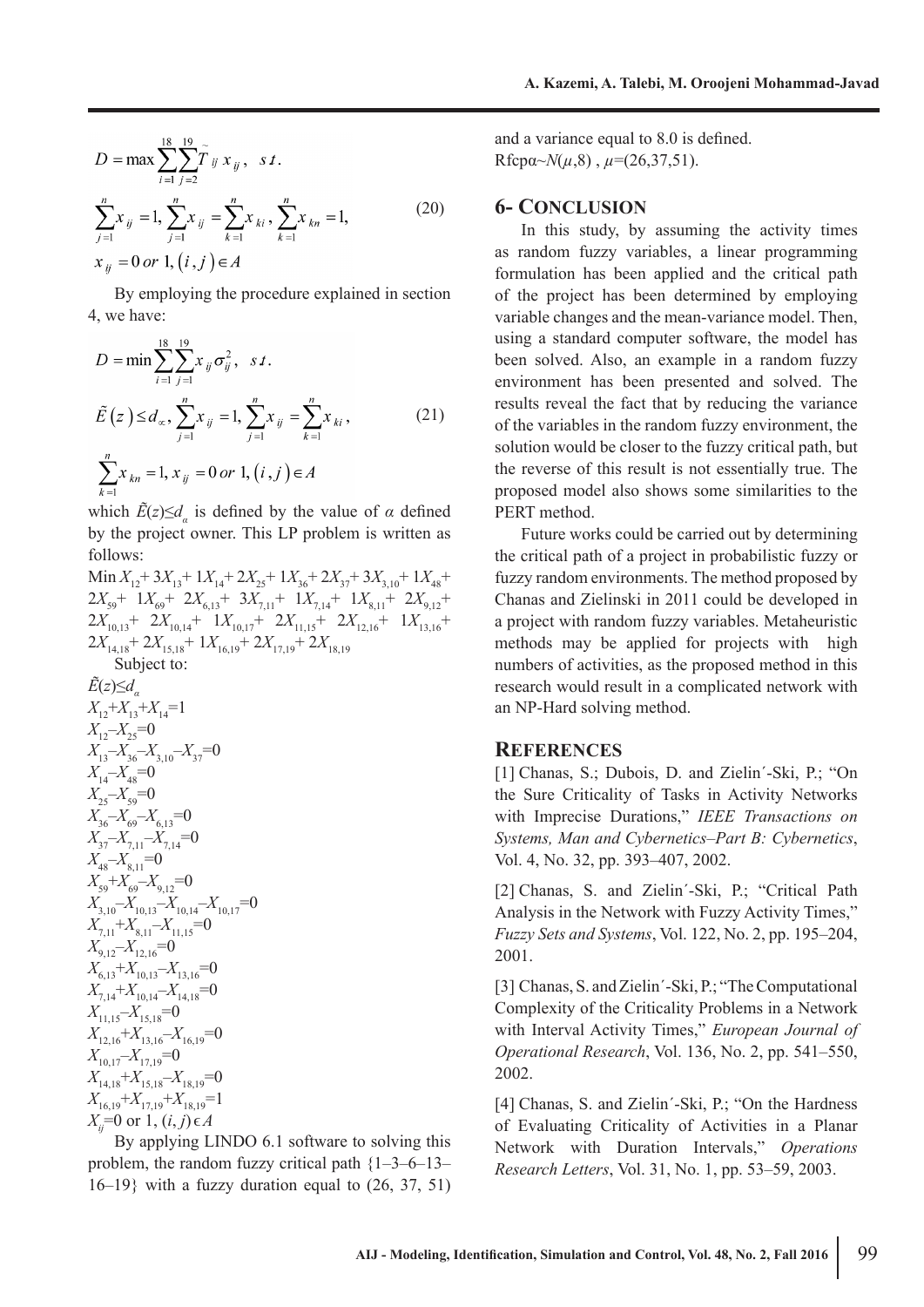[5] Chanas, S. and Kamburowski, J.; "The Use of Fuzzy Variables in PERT," *Fuzzy Set Systems*, Vol. 5, No. 1, pp. 11–9, 1981.

[6] Chen, S. P.; "Analysis of Critical Paths in a Project Network with Fuzzy Activity Times," *European Journal of Operational Research*, Vol. 183, No. 1, pp. 442–459, 2007.

[7] Tseng, C. and KO, P.; "Measuring Schedule Uncertainty for a Stochastic Resource-Constrained Project Using Scenario-Based Approach with Utility-Entropy Decision Model," *Journal of Industrial and Production Engineering*, pp. 1–10, 2016.

[8] Ding, C. and Zhu, Y.; "Two Empirical Uncertain Models for Project Scheduling Problem," *Journal of the Operational Research Society*, Vol. 66, No. 9 , pp. 1471–1480, 2015.

[9] Elmaghraby, S.; "On Criticality and Sensitivity in Activity Networks," *International Journal of Production Research*, Vol. 127 No. 2, pp. 220–38, 2000.

[10] Hassanzadeh, R.; Mahdavi, I.; Mahdavi-Amiri, N. and Tajdin, A.; "A Genetic Algorithm for Solving Fuzzy Shortest Path Problems with Mixed Fuzzy Arc Lengths," *Mathematical and Computer Modelling*, Vol. 57, No. 1, pp. 84–99, 2013.

[11] Hasuike, T.; Katagiri, H. and Ishii, H.; "Portfolio Selection Problems with Random Fuzzy Variable Returns," *Fuzzy Sets and Systems*, Vol. 160, pp. 2579–2596, 2009.

[12] Hillier, F.S. and Lieberman, G. J.; "Introduction to Operations Research," *McGraw-Hill*, Singapore, 7th ed., 2001.

[13] Kaur, P. and Kumar, A.; "Linear Programming Approach for Solving Fuzzy Critical Path Problems with Fuzzy Parameters," *Applied Soft Computing*, Vol. 21, pp. 309–319, 2014.

[14] Ke, H. and Liu, B.; "Project Scheduling Problem with Mixed Uncertainty of Randomness and Fuzziness," *European Journal of Operational Research*, Vol. 183, No. 9, pp. 135–147, 2007.

[15] Kelley, J. E.; "Critical Path Planning and Scheduling–Mathematical Basis," *Operational Research*, Vol. 9, No. 3, pp. 296–320, 1961.

[16] Li, X. and Liu, B.; "New Independence

Definition of Fuzzy Random Variable and Random Fuzzy Variable," *World Journal of Modelling and Simulation*, Vol. 2, No. 5, pp. 338–342, 2006.

[17] Li, X.; Qin, Z. and Kar, S.; "Mean-Variance-Skewness Model for Portfolio Selection with Fuzzy Returns," *European Journal of Operational Research*, Vol. 202, No. 1, pp. 239–247, 2010.

[18] Lin, L.; Lou, T. and Zhan, N. "Project Scheduling Problem with Uncertain Variables," *Applied Mathematics*, Vol. 5, pp. 685–690, 2014.

[19] Liu, B.; "Theory and Practice of Uncertain Programming," *Physica-Verlag*, Heidelberg, 2002.

[20] Liu, B.; "Uncertainty Theory: An Introduction to its Axiomatic Foundations," *Springer-Verlag*, Berlin, 2004.

[21] Madhuri, K. U.; Saradhi, B. P. and Shankar, N. R.; "Fuzzy Linear Programming Model for Critical Path Analysis," *Int. J. Contemp. Math. Sciences*, Vol. 8, No. 2, pp. 93–116, 2013.

[22] Malcolm, D. G.; Roseboom, J. H.; Clark, C. E. and Fazar, W.; "Application of a Technique for Research and Development Project Evaluation," *Operational Research*, Vol. 7, pp. 646–69, 1959.

[23] Guide, A.; "Project Management Body of Knowledge (PMBOK® GUIDE)," *Project Management Institute*, 2001.

[24] Sadjadi, S. J.; Pourmoayed, R. and Aryanezhad, M. B.; "A Robust Critical Path in an Environment with Hybrid Uncertainty," *Applied Soft Computing*, Vol. 12, No. 3, pp. 1087–1100, 2012.

[25] Van-Slyke, R. M.; "Monte-Carlo Method and the PERT Problem," *Operational Research*, Vol. 11, No. 5, pp. 839–60, 1963.

[26] Yakhchali, S. H. and Ghodsypour, S. H.; "On the Latest Starting Times and Criticality of Activities in a Network with Imprecise Durations," *Appllied Mathemathical Modelling*, Vol. 34, No. 8, pp. 2044– 2058, 2010.

[27] Zadeh, L. A.; "The Concept of a Linguistic Variable and its Application to Approximate Reasoning," *Information Sciences*, Vol. 8, No. 3, pp. 199–249, 1975.

[28] Zammori, F. A.; Braglia, M. and Frosolini, M.; "A Fuzzy Multi-Criteria Approach for Critical